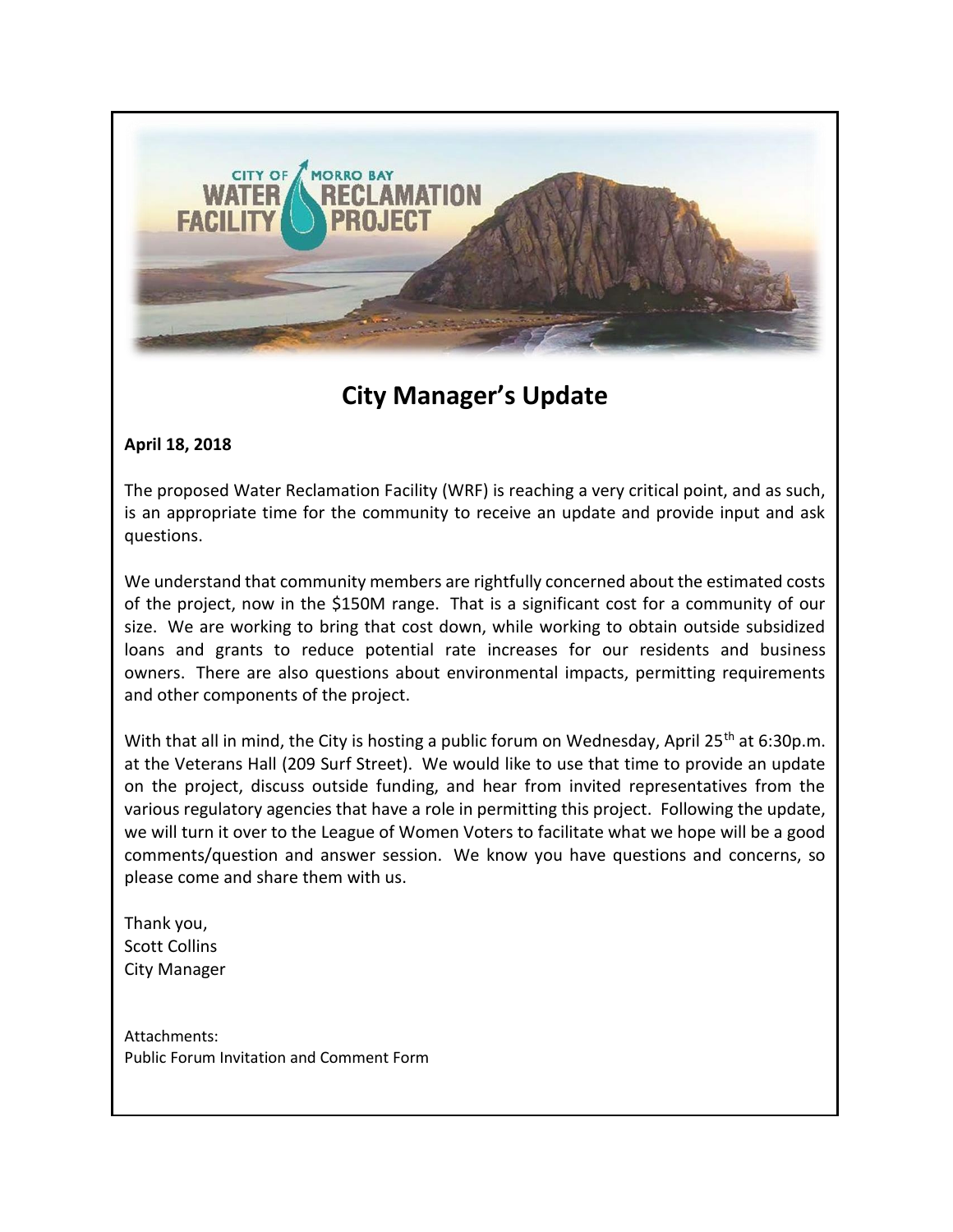

#### WATER RECLAMATION FACILITY PUBLIC FORUM



Come join us at the Public Forum listed below! Update yourself about the Water Reclamation Facility (WRF) Project, ask questions, and give comments. **JOIN** US!

VETERANS MEMORIAL HALL

### **209 SURF STREET, MORRO BAY**

**WEDNESDAY, APRIL 25TH, 2018**

6:30 pm - 8:30 pm





For more information, and to sign up for email updates and meeting notices visit: **www.morrobayca.gov/WRF**

Public Works Director/ City Engineer: **Rob Livick PE/PLS** phone: **(805) 772-6261** email: **rlivick@morrobayca.gov**